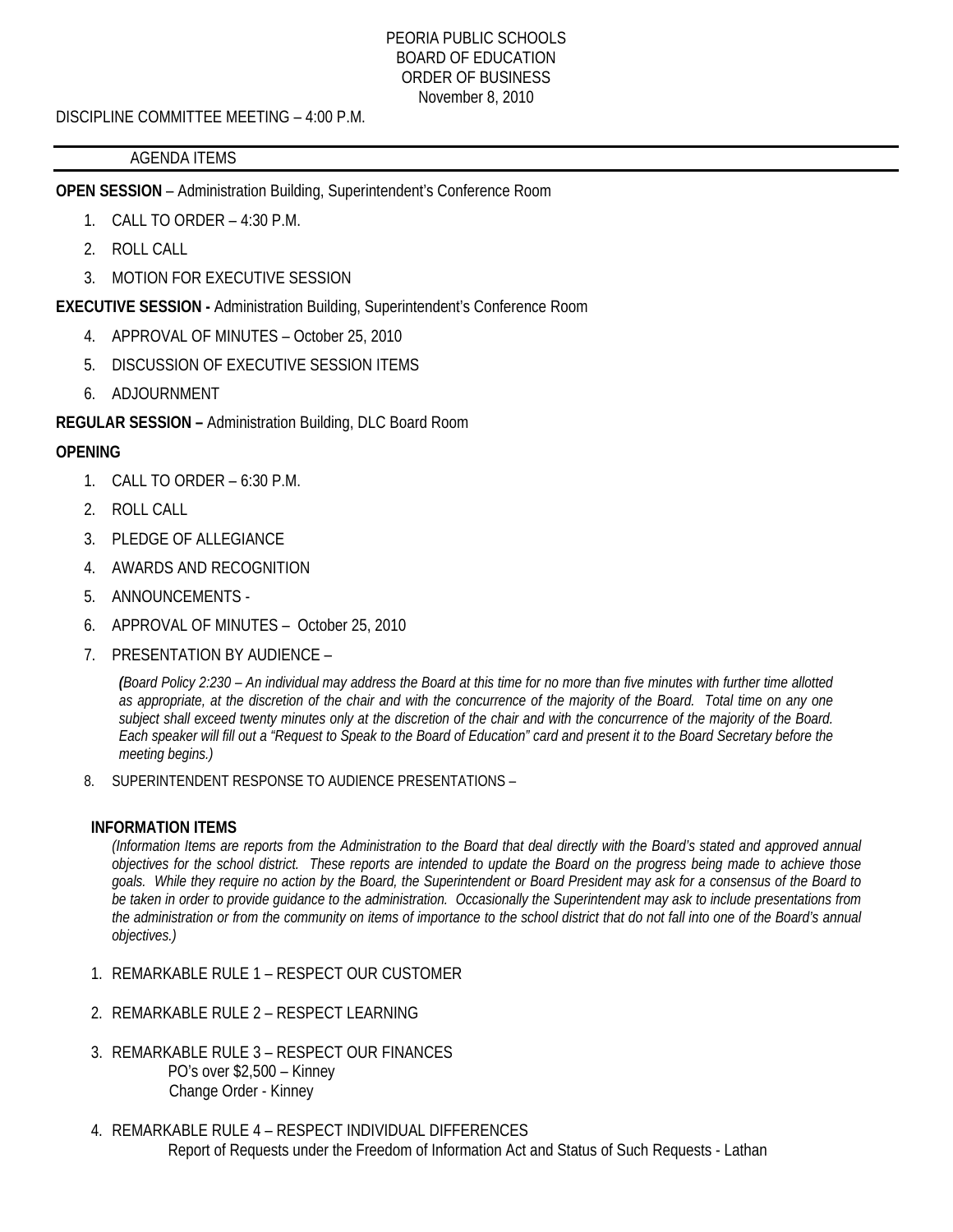### **ACTION ITEMS –**

# **CONSENT AGENDA**

*(Action by the Board of Education on the Items listed within the Consent Agenda are adopted by a single motion unless a member of the Board or the Superintendent requests that any such item be removed from the consent calendar and voted on separately. Generally, consent agenda items are matters in which the Board and Superintendent agree are routine in nature and should be acted upon in one motion to conserve time and permit focus on other-than-routine items on the agenda)* 

1. GIFTS TO SCHOOL DISTRICT \$9,850.00 Year to date - \$146,055.52

*Proposed Action:* That the following donations be accepted and letters of appreciation sent to the donors:

Personal hygiene items, valued by the donor at \$300.00, by Cassandra Powell to Manual Middle & High School Personal hygiene items, valued by the donor at \$75.00, by Cassandra Powell to Roosevelt Magnet School School supplies, valued by the donor at \$250.00, by Northminister Presbyterian Church to Roosevelt Magnet School New sound system and Smart board, valued at \$4,000.00, by Lindbergh PTO to Lindbergh Middle School Basketball supplies, valued at \$50.00, by Wal Mart to Thomas Jefferson School Computer monitor and mouse, valued by the donor at \$50.00, by Dan Dugal, to Charter Oak Primary School 2 Rivermen season tickets, valued by the donor at \$1000.00, by Busey Bank to Thomas Jefferson School \$50.00 to Harrison Learning Center by Lily of the Valley Ministries to be used for the purchase of basketball uniforms \$50.00 to Harrison Learning Center by 5<sup>th</sup> Avenue Fashions to be used for the purchase of basketball uniforms \$50.00 to Harrison Learning Center by Sean Anderson to be used for the purchase of basketball uniforms \$25.00 to Harrison Learning Center by Sharon Cox to be used for the purchase of basketball uniforms \$100.00 to Harrison Learning Center PTO by Byron Stockman \$100.00 to Harrison Learning Center by Ryan Spain to be used for the purchase of basketball uniforms Gloves, hats and socks, valued by the donor at \$350.00, by the Transportation Club of Peoria to Irving Primary School \$100.00 to Von Steuben Middle School by Stuart and Angela Laughlin \$1,650.00 to Knoxville Center for Student Success by New Hope International Ministries to be used for student incentives \$100.00 by PALM to Calvin Coolidge Middle School to support the Moon Walk \$1,000.00 by the Peoria JayCee's to Calvin Coolidge Middle School to support Family Fun Night Meat, valued by the donor at \$25.00, by Mark & Paris McConnell to Calvin Coolidge to support the chili supper Meat, valued by the donor at \$25.00, by Ronald & Donna Tortat to Calvin Coolidge to support the chili supper Art supplies, valued by the donor at \$450.00, by DonorsChoose.org to Calvin Coolidge to support the "Searching for Dragons" art project

Meat, valued by the donor at \$50.00, by Echo Valley Meats to Calvin Coolidge to support the chili supper

- 2. PAYMENT OF BILLS Kinney
- 3. HUMAN RESOURCES REPORT Dunn
- 4. TRAVEL REQUESTS Lathan

#### 5. COMPTROLLER/TREASURER CONTRACT

*Action Item:* The Board of Education extends Dr. David E. Kinney's contract for the position of Comptroller/Treasurer to June 30, 2011 and enters into the contract attached as Exhibit A.

#### 6. MOMENT OF SILENCE

*Action Item:* That the Board has been advised that its Action Item of November 5, 2007 is no longer subject to a federal injunction directing the District to not implement Section 1 of the Student Prayer and Silent Reflection Act;

 Further, That the Board will instruct all school principals and classroom teachers in the District to observe a moment of silence prior to the Pledge of Allegiance at the opening of each school day, beginning November 15, 2010; and

 That the Board of Education adopts an amendment to Board Policy No. 7:130 (As set forth on Exhibit A) to add a provision regarding the implementation of Section 1 the Illinois Student Prayer and Silent Reflection Act.